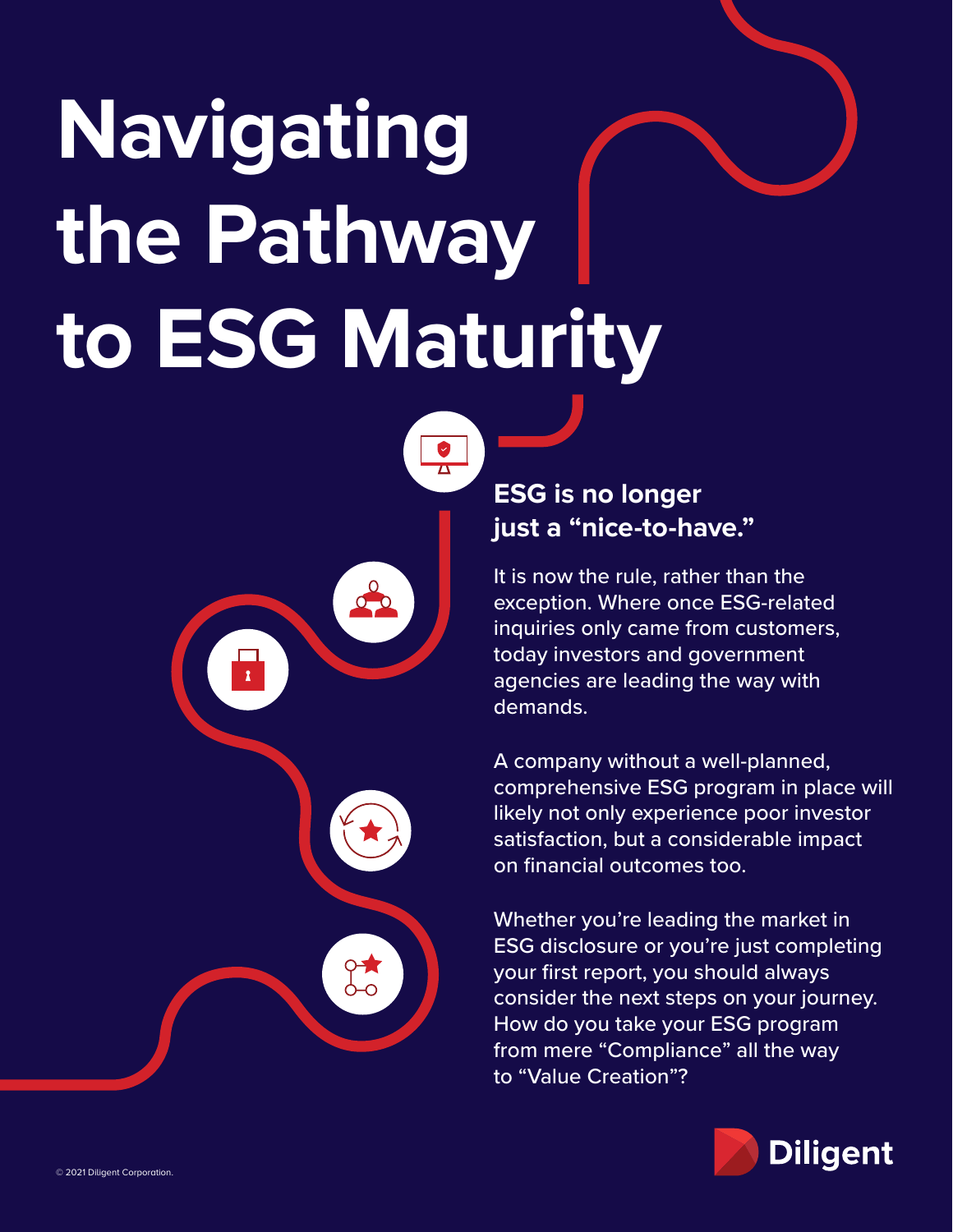just outcomes. What you really have to think about, first of all, is what's your longterm strategy as an organization?"

Carmine Di Sibio, Global Chairman & CEO, EY — Diligent's *The Climate Agenda*  webinar

**The specifier of the specifical state of the specifical state of the specifical state of the specifical state of the specifical state of the specifical state of the specifical state of the specifical state of the specifi** "Organizations must realize that — in a landscape marked by heightened regulatory and investor scrutiny information is the fuel which drives a mature ESG program forward. They must ensure that they have the systems in place to collect, aggregate and review data, allowing them to both map progress against their own goals and tackle crucial next steps centered around disclosures and reporting."

ESG Planning and Performance Survey Report, Diligent/OCEG, September 2021

# **Phase 1: Compliance**

With the regulatory net around ESG continuing to tighten, compliance with emerging ESG regulations is essential. At this level, a failure to grasp basic ESG protocols could lead to severe penalties in the future.

#### **At the Compliance stage, organizations:**

- Are reactive rather than proactive in their approach to ESG
- Only address existing and immediately impending ESG regulations
- Work from broad policies in a siloed approach
- Do not prioritize ESG at board level
- Do not communicate about ESG internally
- Do not promote ESG as a key strategy from management teams
- Do very little to build their data infrastructure in order to tackle the regulatory environment ahead
- Tend not to see the bigger picture relating to ESG, encompassing both opportunity and risk
- Frequently hold the opinion that ESG is a fad or a passing trend

# **Phase 2: Ethical**

The pressure to act on core ESG principles will come from all angles: not just customers and investors, but regulators, communities, connected third parties and potential hires too. At this stage, the organization's approach starts to move beyond a simple box-ticking exercise.

#### **At the Ethical stage, organizations:**

- Are beginning to define their ESG objectives and targets
- Are still bound by a reactionary approach to ESG, complying with regulations but only as they arise or come due
- Seek out advice and guidance on how to implement ESG processes and solutions
- Monitor peers and competitors to educate themselves on ESG initiatives
- Understand that ESG is more than just a PR exercise
- Find themselves under pressure from regulators, investors, employees and third parties to implement a more focused approach to ESG
- Address in general terms how to approach ESG, from board level downwards
- Remain limited in their approach to disclosures, which are likely anecdotal and typically prepared manually
- 2 © 2021 Diligent Corporation. • Put forward-thinking policies in place, but not defined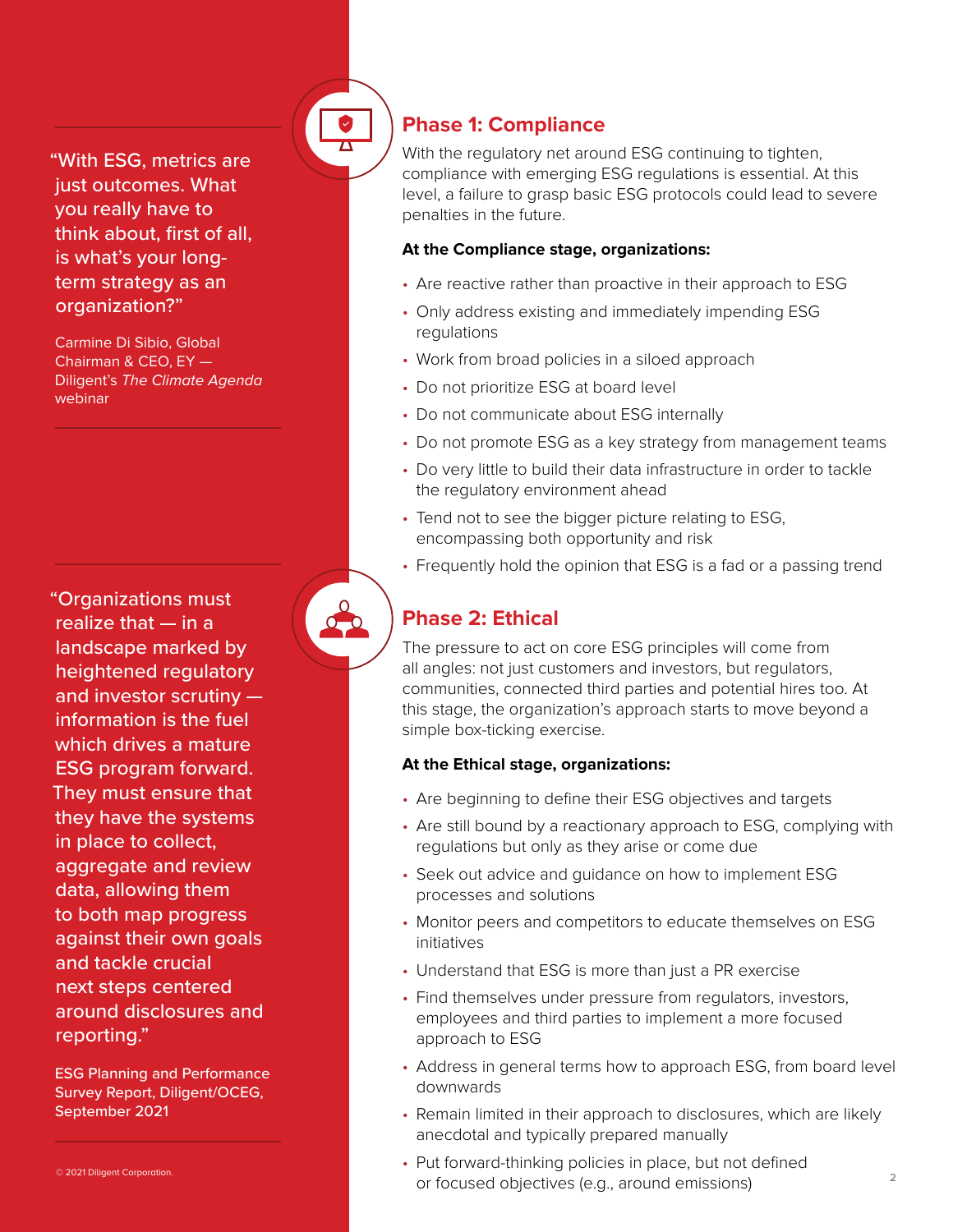"We've seen many benefits [in adopting ESG as a reporting mechanism]. In the pure business sense, [that includes] high customer engagement, increased customer conversation and really shifting ESG to front of mind for an organization that is thinking about these issues in a sophisticated and strategic way."

Megan Belcher Senior Vice President, General Counsel and Corporate Secretary, Scoular — The GC's Role in ESG Webinar

# **Phase 3: Risk-Focused**

 $\frac{1}{\sqrt{2}}$ 

Organizations — irrespective of size — are now aware that the potential ramifications of not tackling ESG far outweigh the time and financial investment required to set up a functioning ESG program. A well-structured approach to managing ESG issues is one way of minimizing risk across the business.

#### **At the Risk-Focused stage, organizations:**

- Undertake metrics-based disclosures based on convenience and availability of data
- Satisfy disclosure requirements from a qualitative and textual perspective
- Seek to mitigate risk through a systemic, automated approach to regulatory compliance
- Begin the process of putting structures and systems in place to handle future inevitable risks such as climate change
- Give greater focus to implementing ESG strategies in day-to-day operations, with significant input from management teams
- Begin to gather existing data from previous initiatives that fall under the ESG umbrella, in order to pinpoint where work needs to be done going forward
- Reach out to any parties associated with the organization who will have an impact on the future direction of ESG strategy
- Proactively scope out and begin preparing for upcoming ESG regulatory changes
- Broadly align to standards based on qualitative discussion items

# **Phase 4: Value Opportunity**

ESG doesn't just have to be another item on the corporate checklist. Done right, an ESG program can provide value for organizations at every level of the business. Aligning your ESG goals and acting upon them can set you down a path that will eventually lead to self-sustainability and success.

#### **At the Value Opportunity stage, organizations:**

- Actively monitor peers and competitors to compare progress on ESG
- Provide shareholders and stakeholders with accurate, quality data on priority ESG issues
- Tie their ESG strategy directly to their financial strategy
- Strengthen business strategy and governance through an ESG lens
- Increase efficiency and identify cost-savings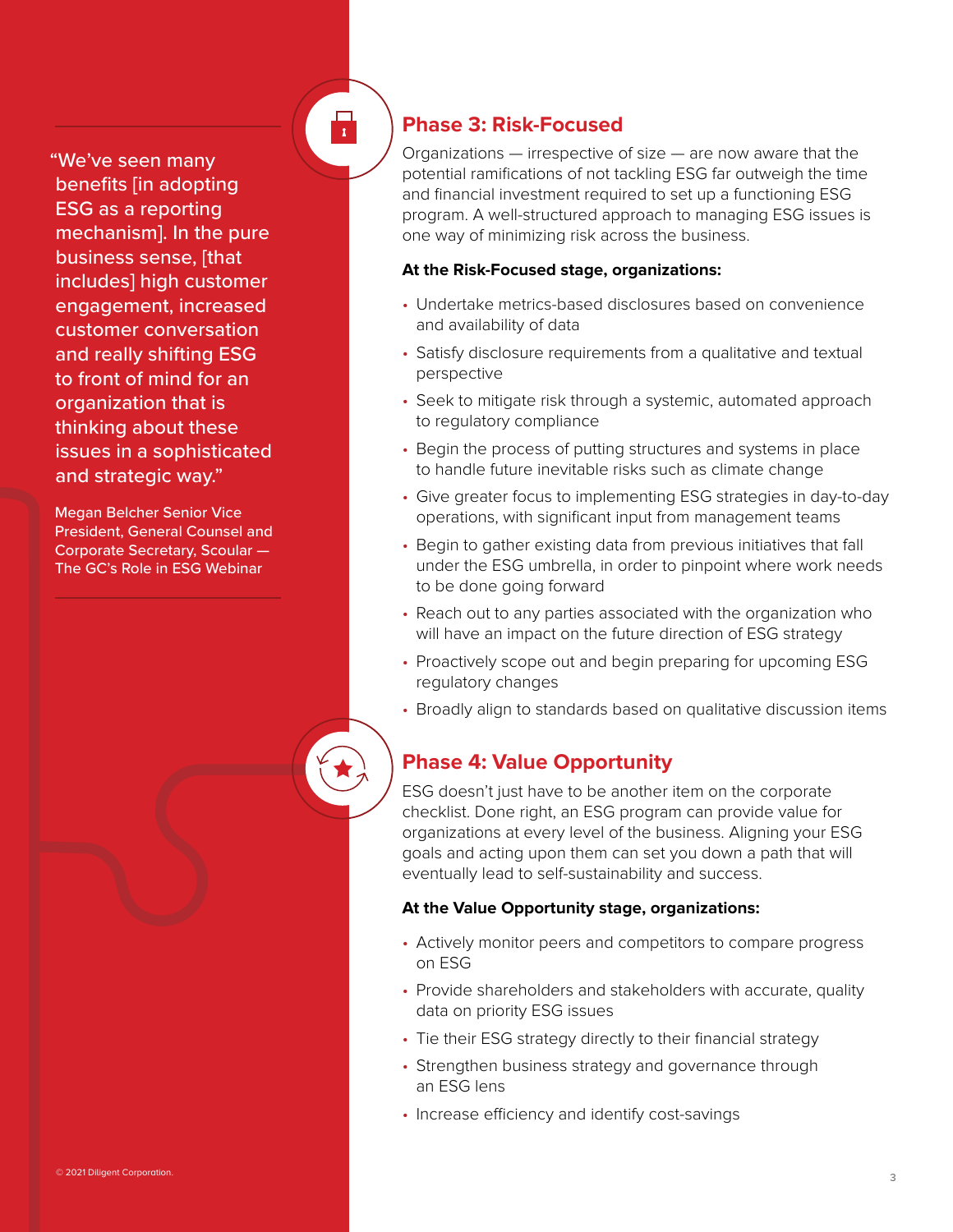- Are able and willing to share hard cost-benefit analyses such as life-cycle costing of energy, waste and water use, metrics on worker productivity, or rates of worker injury and fatalities
- Capture the data required for metrics-based disclosures (e.g., Scope 3 emissions)
- Adhere to consistent, time-bound targets (e.g., "We will reduce emissions by 25% percent by 2030")
- Embrace automation, allowing for increased efficiency and greater visibility into ESG issues

# **Phase 5: Value Creation**

Achieving best-in-class when it comes to ESG is attainable for all businesses. Here, ESG is fully integrated into an organization and is nested comfortably within corporate strategy, with a symbiotic relationship between day-to-day business and ESG goals. At the Value Creation stage, organizations can be satisfied they have taken all the necessary steps on their ESG maturity journey while still looking for room to improve in line with any emerging regulations.

#### **These organizations:**

- Maintain a steady level of ESG progress, and look to evolve as opportunities and new regulations arise
- Enlist a third-party to audit disclosures for quality assurance
- Fully integrate sustainability goals into corporate strategy (i.e., ESG is entwined in annual planning, sits alongside the financial budget, is considered in all business decisions and so on)
- Increase top-line growth as a result of a strong ESG proposition
- Decrease internal costs energy consumption, for example as a result of the ESG processes implemented
- Keep regulatory and legal interventions at a minimum as a result of subsidies and government support
- Dedicate time to conveying the organization's ESG principles to customers and shareholders, and convey the progress
- Increase productivity, through both higher employee morale and an ability to attract the best talent through greater social credibility directly attributable to the investment in ESG

4 © 2021 Diligent Corporation.